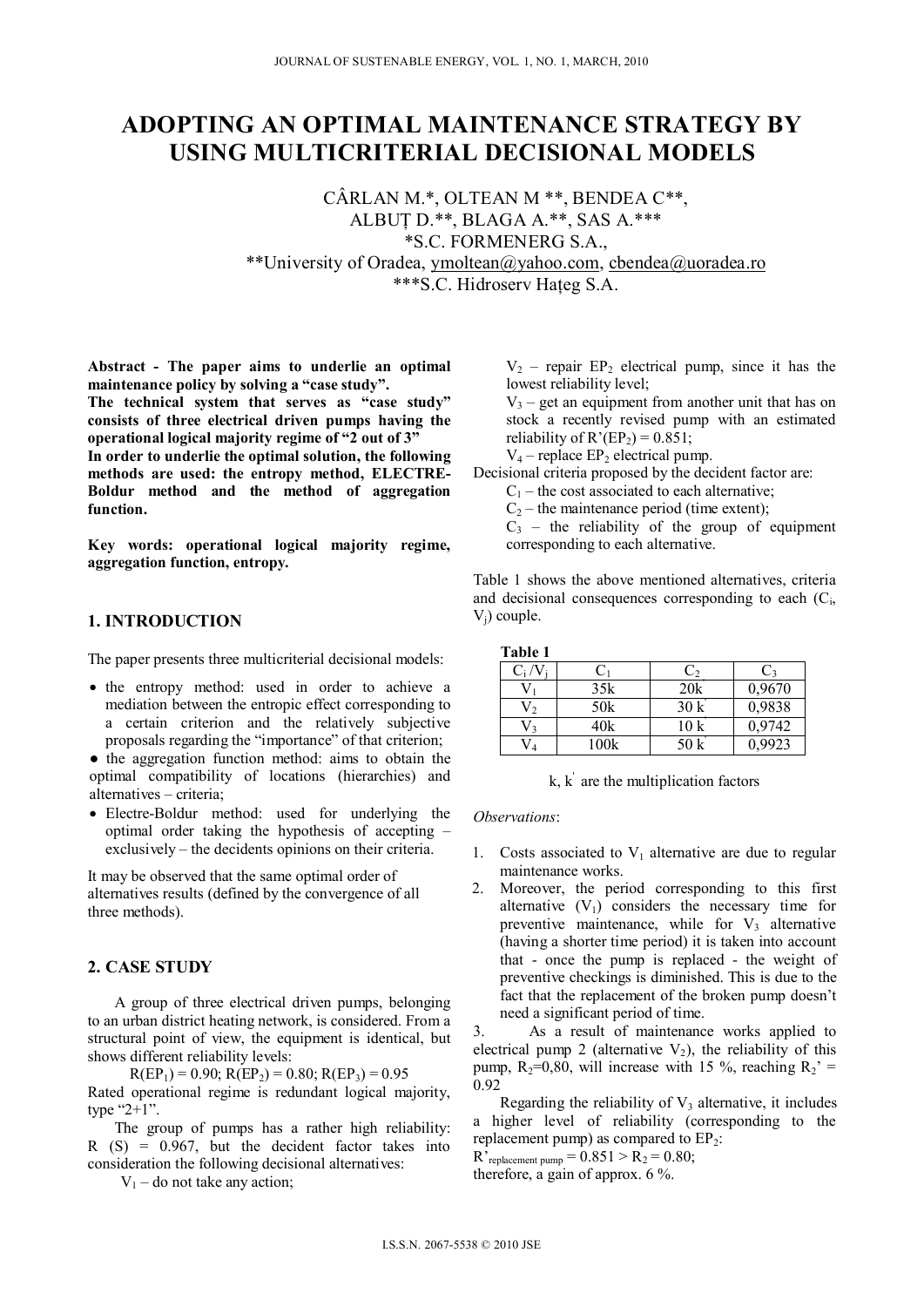In case of replacing  $EP_2$  electrical pump with another one having a reliability of  $R^* = 0.98$  (value provided by the manufacturer), the reliability level of the system improves with approx. 2.65 %, reaching  $R(S) = 0.9922$ . Table 2 presents the utilities associated to decisional consequences.

**Table 2** 

| じ; / |       |      |       |
|------|-------|------|-------|
|      | 1,000 | 0,75 |       |
|      | 0,769 | 0,50 | 0,664 |
| 12   | 0,923 | 1,00 | 0,285 |
| Vл   |       |      | 1,000 |

In order to calculate  $U_{ij}$  utilities, the following relations were used:

$$
U_{ij} = \frac{A^{max} - A_{ij}}{A^{max} - A^{min}}
$$
 (1)

 $OPTIMUM \implies MINIMUM$ 

$$
U_{ij} = \frac{A_{ij} - A^{\min}}{A^{\max} - A^{\min}}
$$
 (2)

#### $OPTIMUM \implies MAXIMUM$

 $A^{max}$ ,  $A^{min}$ ,  $A_{ii}$  represents the decisional consequences  $I = 1, n$ ;  $j = 1, m$ ;

n – number of criteria

m – number of alternatives

A coefficient of importance,  $k_i$ , was associated to each criterion "i". For this, the decident group proposed the values presented in the below table, where  $k^*$  are the normalized coefficients of performance, calculated according to relation (3).

$$
k_i^* = \frac{k_i}{\sum k_i} \tag{3}
$$

**Table 3**

*i*

|       |       | 10    |  |
|-------|-------|-------|--|
| 0,238 | 0,286 | 0,476 |  |

#### **3. THE ENTROPY METHOD**

The next steps must be followed:

a. Normalized utilities are determined using relation (4):

$$
U_{ij}^* = \frac{U_{ij}}{\sum_j U_{ij}}\tag{4}
$$

b. For each  $C_i$  criterion, the Shannen way entropy is deduced using relation (5):

$$
H_{i} = -\frac{1}{\ln m} \sum p_{ij} \ln p_{ij} \tag{5}
$$

where  $p_{ij}$  probabilities are equivalent to normalized utilities  $U_{ii}$ ;

c. A parameter called degree of information diversification  $d_i$  – complementar to entropy  $H_i$  – is calculated with (6)

$$
\mathbf{d_i} = 1 - \mathbf{H_i} \tag{6}
$$

d. Entropic coefficients of performance are calculated using (7)

$$
k_i^H = \frac{d_i}{\sum_i d_i} \tag{7}
$$

e. Weighted coefficients of performance are determined with (8)

$$
k_i^\circ = \frac{k_i^\ast \cdot k_i^H}{\sum k_i^\ast \cdot k_i^H} \tag{8}
$$

A summary of the results obtained from the above formulas is presented in Table 4.

| Table 4  |                                         |             |                |             |            |
|----------|-----------------------------------------|-------------|----------------|-------------|------------|
|          | $V_j$ \C                                | $C_1$       | C <sub>2</sub> | $C_3$       |            |
|          |                                         |             |                |             |            |
|          | $\overline{\mathsf{V}}_1$               | 1,000       | 0,75           | 0           |            |
| $U_{ij}$ |                                         | 0,769       | 0,50           | 0,664       |            |
|          | $\frac{\overline{V}_2}{V_3}$            | 0,923       | 1,00           | 0,285       |            |
|          | $\bar{V}_{\underline{4}}$               | 0           | 0              | 1,000       |            |
|          | $\sum_j U_{ij}$                         | 2,692       | 2,25           | 1,949       |            |
|          | $\rm V_1$                               | 0,371       | 0,333          | 0           |            |
| U        | $\overline{V_2}$                        | 0,286       | 0,222          | 0,341       |            |
| $\ast$   |                                         | 0,343       | 0,445          | 0,146       |            |
| ij       | $\frac{\overline{V_3}}{\overline{V_4}}$ | 0           | $\theta$       | 0,513       |            |
|          | $\sum_{j}$ $\overline{U_{ij}^*}$        | 1,000       | 1,000          | 1,000       |            |
|          | $H_i$                                   | 0,7883<br>5 | 0,765<br>33    | 0,7142<br>9 | $\sum_{i}$ |
|          | $d_i$                                   | 0,2116      | 0,234          | 0,2857      | 0,7320     |
|          | $k_i^H$<br>$k_i^*$                      |             |                |             |            |
|          |                                         | 0,289       | 0,321          | 0,390       | 1,000      |
|          |                                         | 0,238       | 0,286          | 0,476       | 1,000      |
|          | $k_i^* \cdot k_i^H$<br>$k_i^{\circ}$    | 0,069       | 0,092          | 0,186       | 0,347      |
|          |                                         | 0,199       | 0,265          | 0,536       | 1,000      |

Table 5 shows the calculation elements in order to get the differentiation of alternatives.

| Table 5            |       |       |       |                            |
|--------------------|-------|-------|-------|----------------------------|
| $k_i$              | 0,199 | 0,265 | 0,536 | $k_i^{\circ} \cdot U_{ij}$ |
| $V_i\setminus C_i$ | $C_1$ | C,    | $C_3$ |                            |
|                    | 0,199 | 0,199 |       | 0,398                      |
| $V_{2}$            | 0,153 | 0,133 | 0,356 | 0,642                      |
| $V_3$              | 0,183 | 0,265 | 0,153 | 0,601                      |
| $\rm V_4$          |       |       | 0,536 | 0,536                      |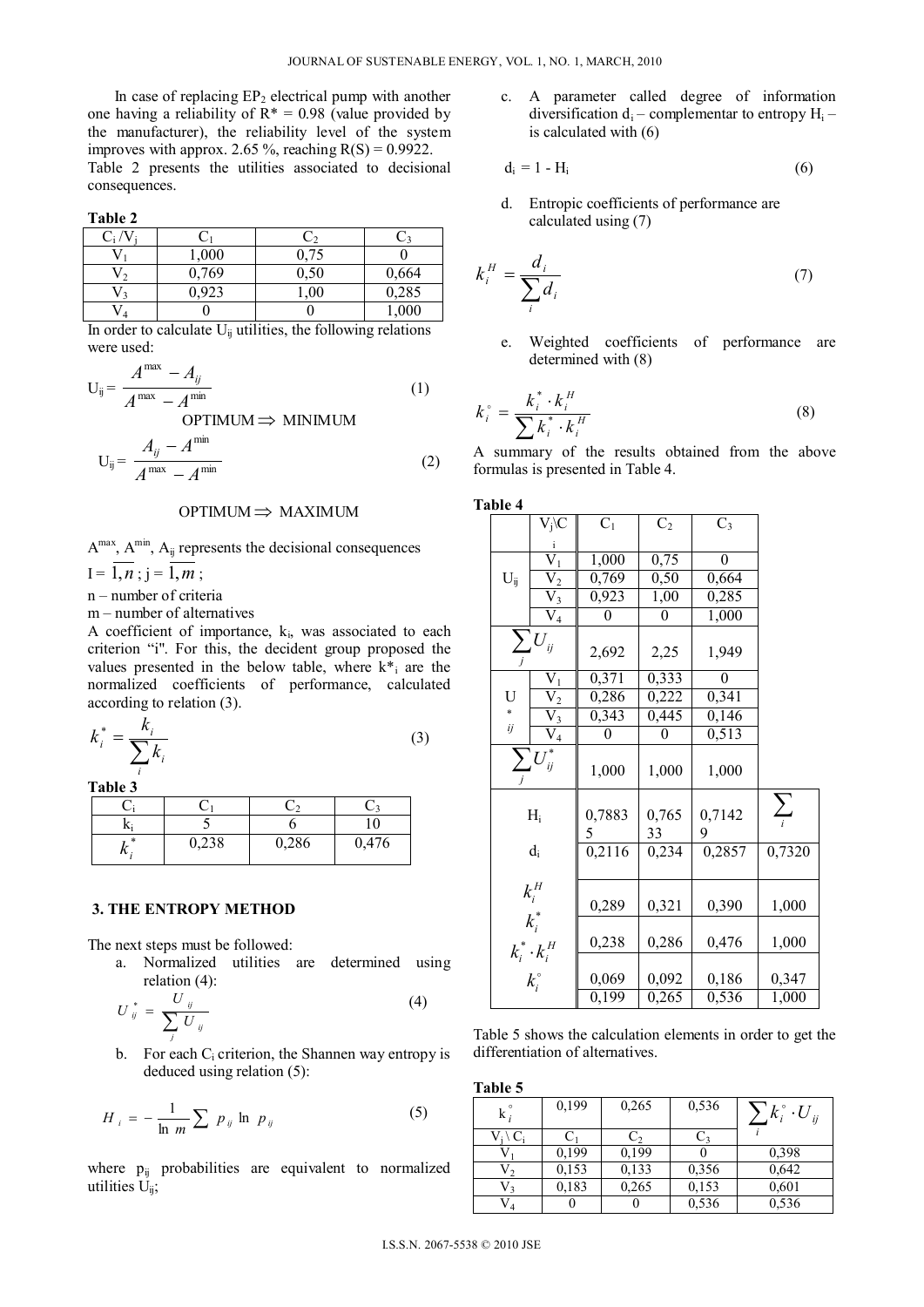Analyzing the data contained in the last column of Table 5, the following succession (sequence) was determined:

$$
V2 \n\mathcal{P} V3 \n\mathcal{P} V4 \n\mathcal{P} V1
$$

where " $\mathcal{P}$ " is the preferential symbol.

Therefore, the optimal alternative is the second one: TO REPAIR the electrical pump  $EP_2$ . The optimization criterion is given by the following relation:

$$
\max_{j} \sum_{i} k_i^{\circ} \cdot U_{ij} \tag{9}
$$

If the calculations are not done based on entropy, it is possible to rise situations of undecidability. Indeed, if the utilities  $U_{ij}$  are kept, but the normalized coefficients of performance are used,  $k_i^*$ , the following values are obtained (Table 6).

**Table 6** 

| $k_i^{\circ}$       | 0,238 | 0,286          | 0,476 | $\sum k_i^{\circ} \cdot {U}_{ij}$ |
|---------------------|-------|----------------|-------|-----------------------------------|
| $V_i \setminus C_i$ | $C_1$ | C <sub>2</sub> | $C_3$ |                                   |
| $V_1$               | 0,238 | 0,215          | 0     | 0,453                             |
| V <sub>2</sub>      | 0,183 | 0,143          | 0,316 | 0,642                             |
| $V_3$               | 0,220 | 0,286          | 0,136 | 0,642                             |
| $\rm V_4$           | 0     | 0              | 0,476 | 0,476                             |

The next sequence is obtained:

$$
V2 \mathcal{J} V3 \mathcal{P} V4 \mathcal{P} V1
$$

where  $\mathcal{I}$ " marks the state of undecidability.

## **4. THE METHOD OF AGGREGATION FUNCTION**

To apply this method, the next steps must be followed: a. The matrix L of places corresponding to C<sub>i</sub> criterion and  $V_i$  alternative is written as follows:

$$
V_{1}\begin{bmatrix}L_{11} & L_{21} & \dots & L_{n1} \\ L_{12} & L_{22} & \dots & L_{n2} \\ \vdots & \vdots & \ddots & \vdots \\ L_{m}\begin{bmatrix}L_{1m} & L_{2m} & \dots & L_{mn}\end{bmatrix}\end{bmatrix}
$$
 (10)

b. The appreciation function is defined:

$$
A(V_j) = \sum_i \left[ n - loc(C_i, V_j) \right] \cdot k_i^* \tag{11}
$$

c. Diameter function is defined:

$$
d(V_j) = \max_{i} [loc (C_i, V_j)]
$$
  
- min\_{i} [loc (C\_k, V\_1)]  
 $i, k = \overline{1; n; j, l} = \overline{1; m}$  (12)

d. Aggregation function is made:

$$
A_{\rm ggr}(V_j) = \left\{ A(V_j) + \left[ n - d(V_j) \right] \right\} / 2 \tag{13}
$$

By introducing the calculation data, the parameter values needed for alternatives ranking, are successively deduced:

$$
L = \frac{loc_1}{loc_2} \begin{bmatrix} V_1 & V_3 & V_4 \\ V_3 & V_1 & V_2 \\ loc_3 & V_2 & V_3 \\ loc_4 & V_4 & V_1 \end{bmatrix}
$$

$$
A(V_1)=(3-1)0,238+(3-2)0,286+(3-4)0,476=0,286;\\ A(V_2)=(3-3)0,238+(3-3)0,286+(3-2)0,476=0,476;\\ A(V_3)=(3-2)0,238+(3-1)0,286+(3-3)0,476=0,810;\\ A(V_4)=(3-4)0,238+(3-4)0,286+(3-1)0,476=0,428;\\ d(V_1)=4-1=3;\\ d(V_2)=3-2=1;\\ d(V_3)=3-1=2;\\ d(V_4)=4-1=3;\\ A_{gg}(V_1)=[0,286+(3-3)]/2=0,143;\\ A_{gg}(V_2)=[0,476+(3-1)]/2=1,238;\\ A_{gg}(V_3)=[0,810+(3-2)]/2=0,905;\\ A_{gg}(V_4)=[0,428+(3-3)]/2=0,214
$$

The optimum criterium is:

$$
\max_{j} A_{\rm ggr}(V_j) \Rightarrow \text{ optimal alternative} \qquad (14)
$$

Therefore, the next sequence results:

$$
V2 \mathcal{P} V3 \mathcal{P} V4 \mathcal{P} V1
$$

It must be noticed that resulted the same sequence for ranking the alternatives.

#### **5. ELECTRE – BOLDUR METHOD**

This calculation technique is a version of ELECTRE method proposed by professor Gh. Boldur – Lățescu. The steps are the following:

- a. Previous determined parameters normalized coefficients of performance  $(k^*_{i})$  and respective utilities  $U_{ii}$  – are kept;
- b. Coefficients of concordance  $c^*(V_j; V_l)$  and coefficients of discordance  $d^*(V_i; V_l)$  are determined:

$$
c^*(V_j, V_l) = \sum_i (U_j - U_l) \cdot k_i^*
$$
 (15)

$$
d^*(V_j, V_l) = c^*(V_l, V_j)
$$
 (16)